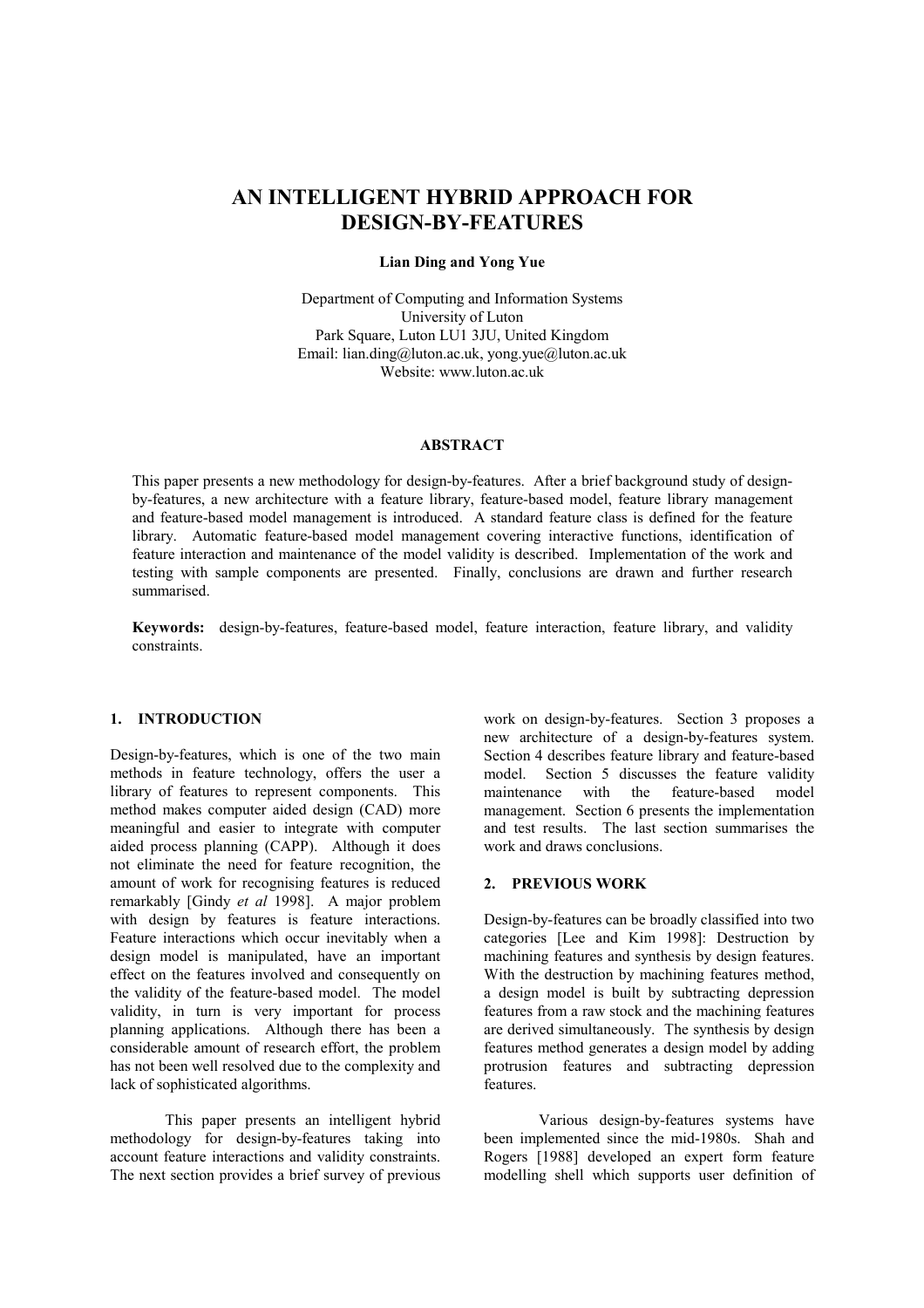form features. Chang [1989] proposed a featurebased design and process planning system using a solid modeller. Chan and Nhieu [1993] proposed a framework for implementing a feature-based application with a CAD system, in which a userdefined external feature database was built, based on a hierarchical structure containing all feature information for the downstream application. De Martino *et al* [1994] introduced a method to recognise and update features after each featurebased design procedure by separating the interacting features. Lee and Kim [1998] employed an incremental approach for extracting machining features from a feature-based design. Tseng [1999] presented a modular modelling approach by strengthening the technical support provided to the designer. Hounsell and Case [1999] applied a method to identifying structured geometric spatial feature interactions based on a broad multilevel classification. Bidarra and Bronsvoort [2000] proposed a semantic feature modelling approach to defining and maintaining the semantics of feature during all the modelling operations. However, the problems of conventional design-by-features method, such as feature interactions have not been fully resolved.

# **3. ARCHITECTURE OF THE DESIGN-BY-FEATURES SYSTEM**

The proposed design-by-features system has been implemented in four parts: feature library, featurebased model, feature library management and feature model management. The feature library is composed of a set of standard feature classes used for designing the feature-based model. The feature-based model is used to design and store a component directly with features. The feature library management maintains the feature library functions, such as adding, modifying and deleting feature classes. The featurebased model management provides an interface between the user and the system applications, which consists of interactive functions to create and manipulate the feature-based model, specifying feature class, maintaining and recovering model validity, identifying feature interactions and so on.

The architecture of system is shown in Figure 1.



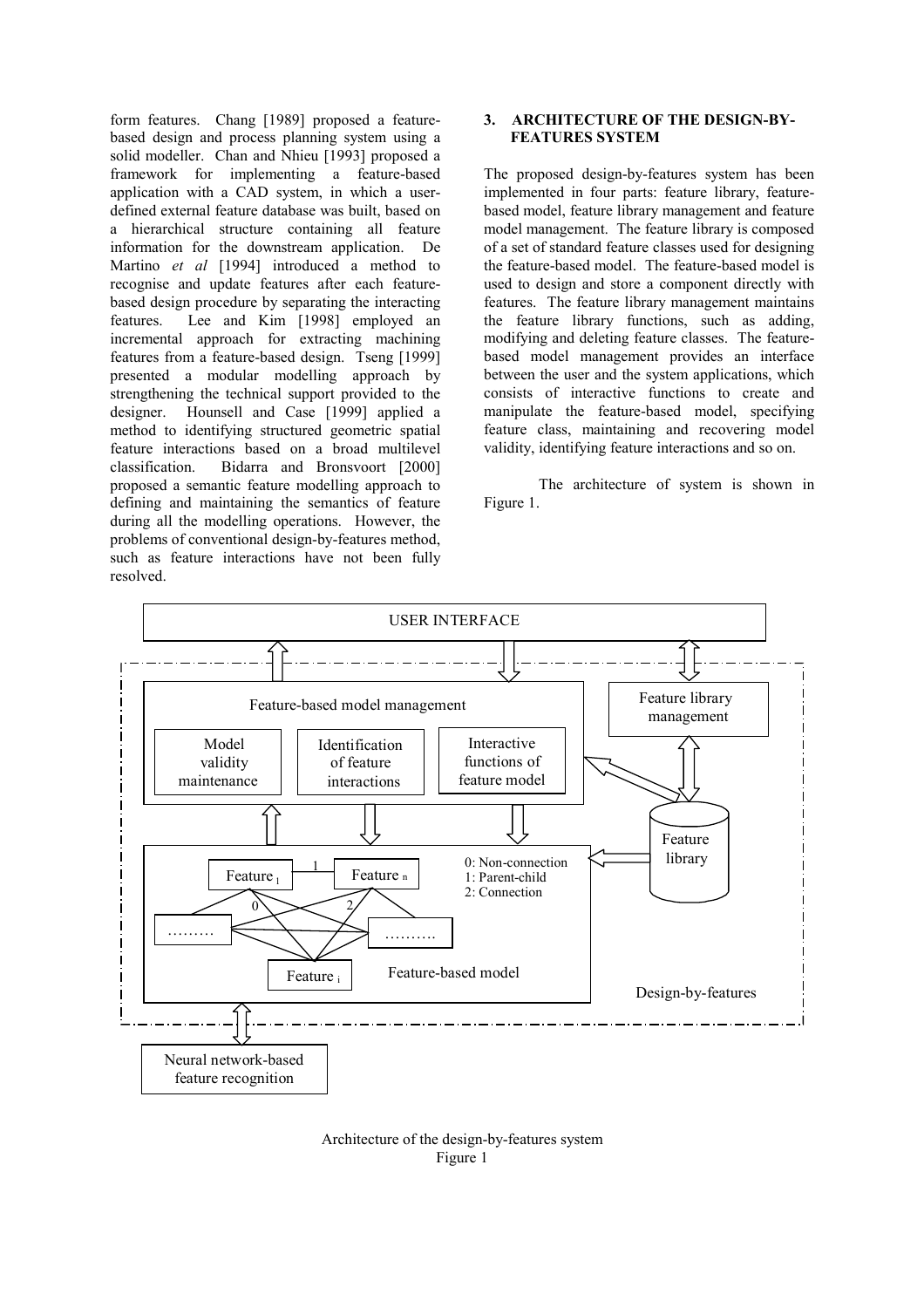#### **4. FEATURE LIBRARY**

In the design-by-features system, component models are created by specifying parameter values for the standard feature classes in the library. That is, the feature library is used to set up the context for the design and the system.

# **4.1 Feature Class Definition**

Feature classes in the system are broadly divided into two categories: predefined features and user defined features.

#### *4.1.1 Predefined features*

Predefined features refer to a set of standard feature classes, which are defined as a template in the feature library. According to the requirements for integrated CAD/CAM environments, predefined design features cover the majority of the primitive features which likely to be of interest for the application of machining process planning. In the system, six primitive internal feature classes are included: round hole, conical hole, general hole, slot, pocket and step. However, it is possible to add more primitive features, especially external features in the future. The feature classification proposed has been based on the ISO AP224 STEP standards [STEP]. This provides an opportunity to bring the work towards industrial applications.

As illustrated in Figure 2, the standard feature class is explicitly described by a hierarchical data structure, which consists of five parts: Identifier, Interface Parameters, Validity Constraints Machining Attributes and Feature UndiGraph. The Feature UndiGraph is proposed in order to depict feature patterns.

Definition:

Feature UndiGraph  $=$   $(F, R)$ 

where F is a finite non-NULL set of faces the feature consists of:

> $F=\{face_i \mid face_i \in Feature\};$  four attributes are attached to each face: the number of adjacent Feature Faces (FF), the number of adjacent Virtual Faces (VF), the shape type and the normal.

> $R = {FR}$ , is a set of relationships between the faces.

> FR is a relationship with no specific direction between two faces:

> $FR = \{ \langle face_i, face_i \rangle \mid P(face_i, face_i) \wedge (face_i,$  $face_i \in F)$ }

> $P(face_i, face_j)$  is a path with no specific direction between face<sub>i</sub> and face<sub>i</sub>

> Here, FR is symmetrical, i.e.  $\langle$ face<sub>x</sub>, face<sub>y</sub>>  $=$  <face<sub>y</sub>, face<sub>x</sub>>

Figure 3 shows examples of Feature UndiGraph.

# *4.1.2 User-defined features*

If predefined standard features are insufficient, the user can define his/her own features based on the standard design features stored in the library. An example of user-defined features is a compounded feature consisting of a blind hole and a through hole as shown in Figure 4.



Data structure of feature class Figure 2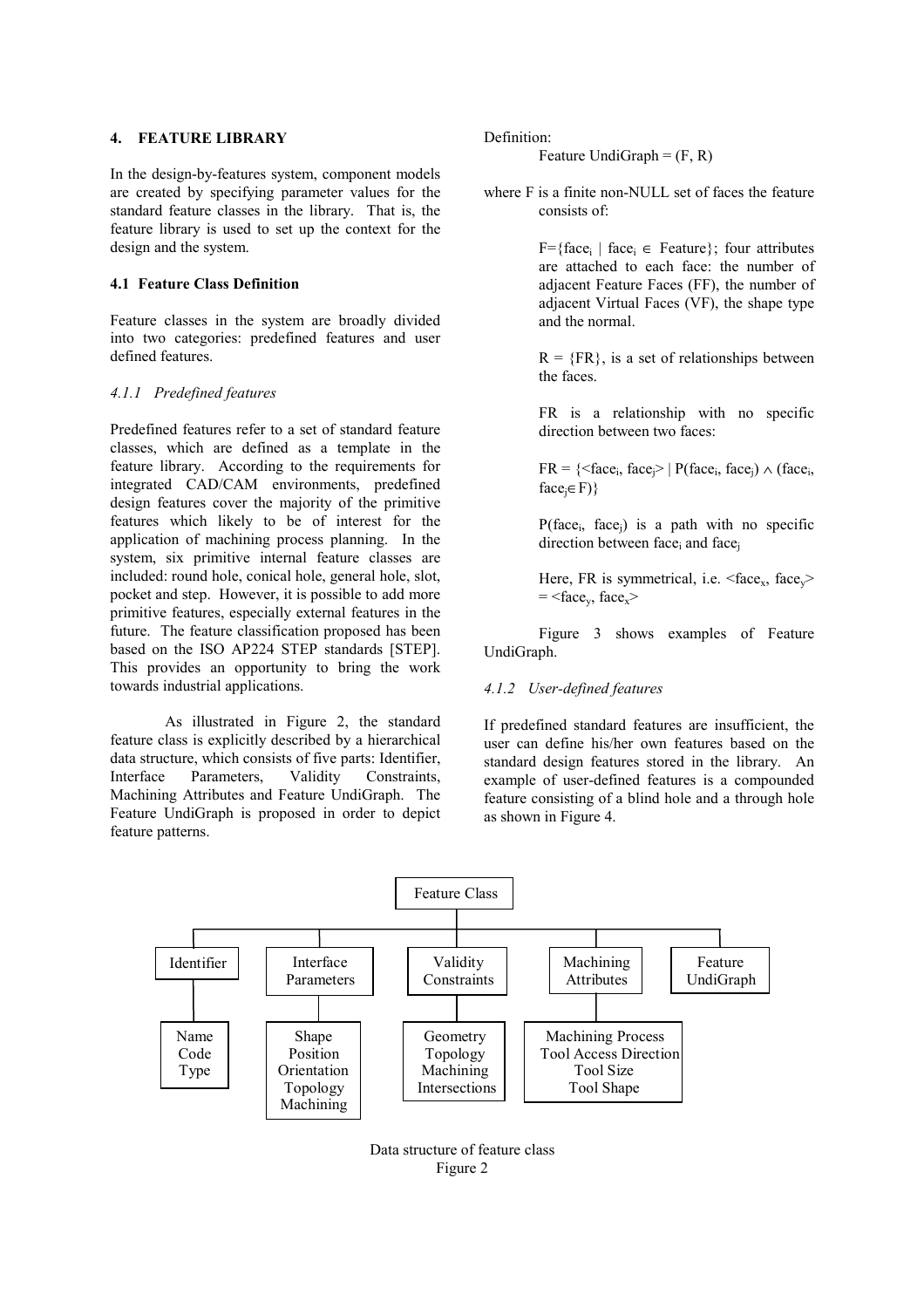

Examples of Feature UndiGraph Figure 3



A component feature Figure 4

### **4.2 Specification of Feature Class**

The instantiating of a feature class involves specifying the parameters of the feature (e.g. shape, position and orientation), detecting its validity, and interfacing to the feature-based model.

# *4.2.1 Parameters of feature class*

Feature parameters serve as an interface for the user to specify the feature class. They are used for determining not only how a feature class is presented to the user but also how the user interacts with the system. A set of parameters of a feature class is defined based on the requirements for both design and machining purposes: shape, position and orientation, and validity constraints. The feature class in the system, which is either an additive feature or a subtractive feature, is represented by the feature volume or its boundary elements as a whole. The feature can also be either a primitive feature or a compounded feature. The basis of a feature class is its shape volume associated with a set of geometric parameters relating to the corresponding feature

shape, called shape parameters. For example, the basic shape volume for a hole feature is a cylinder for which the main geometrical parameters include the radius and height. Another example is the slot shown in Figure 5, which is described as a block with parameters of length, width, depth and angle. The shape parameter set is sufficient to represent a feature and uses high level information (feature shape volume) instead of low level geometrical information (e.g. vertex and edge) designating the feature boundaries.



The position and orientation parameters define the spatial relationships between the feature instance and the world co-ordinate system by fixing its degrees of freedom. Machining parameters such as access direction, tool geometry and tool size are related to the machining operations correspond to the feature.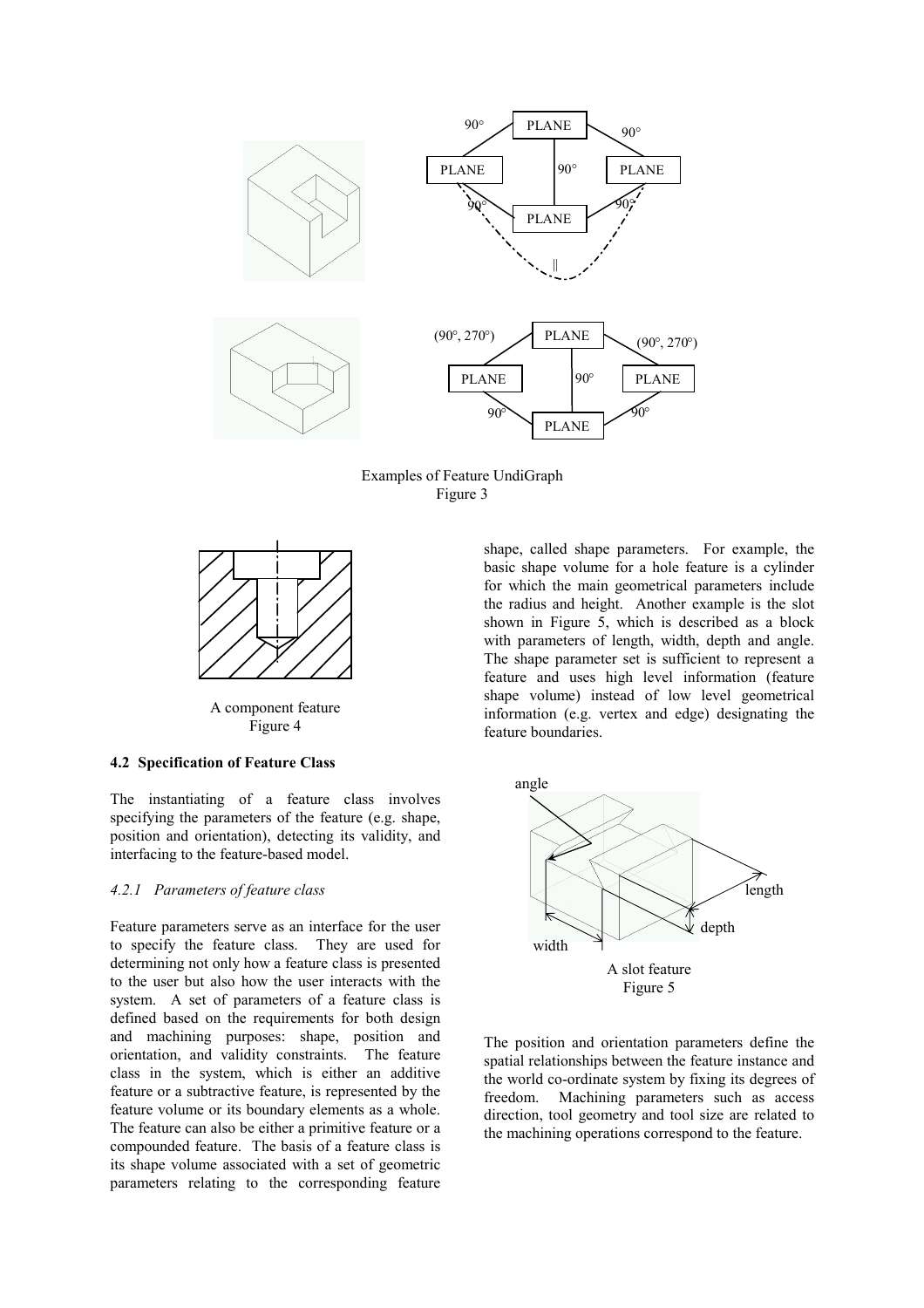#### *4.2.2 Validity constraints*

At the feature instantiation stage, the feature validity is checked automatically based on its validity constraints. As illustrate in Figure 2, four types of constraints are involved in defining the feature class: geometric, topological, machining and interacting constraints.

Geometric constraints

Geometric constraints are indispensable for each feature, which have a standard range for specifying the value of each parameter for the shape, position and orientation.

• Topological constraints

The faces of the parameterised shape volume for the feature can be classified into two types: VF (Virtual Face) and FF (Feature Face). A VF is not the boundary of feature, but the boundary of the feature volume. An FF is the boundary of both the feature volume and the feature itself. A special topological relationship of FF and VF exits for each feature class. Constraints of such property are termed topological validity constraints. For instance, the depth of a blind hole must be restricted to be less than the size of the stock where the hole is to be added. Otherwise the blind hole would become a through-hole. The length limit of a blind or throughslot is another example. In general, the restricted value can be calculated by algebraic expressions with the parameters of the feature class. Table 1 presents an example of length limit of a blind slot when angle  $\alpha$  is restricted between 0° and 90°.

Machining constraints

From the machining point of view, dimension and tolerance constraints should be applied to the feature definition. The values of machining constraints depend on the specific workshop environment (e.g. machine tools). For instance, the radius and height of a through-hole may be restricted to a range based on the manufacturing environment.

Interacting constraints

Geometrical, topological and machining constraints, as described above, are insufficient to fully retain feature validity when feature interactions exist. As known, feature interactions can cause serious constraint violations of valid feature instances. Therefore, the constraints for feature interactions must be defined, such as the dependent properties between parent and child features.





# **5. FEATURE-BASED MODEL MANAGEMENT**

Feature-based modelling allows the user to design a component directly with features predefined in the feature library. Unlike conventional geometrical models, the proposed feature-based model is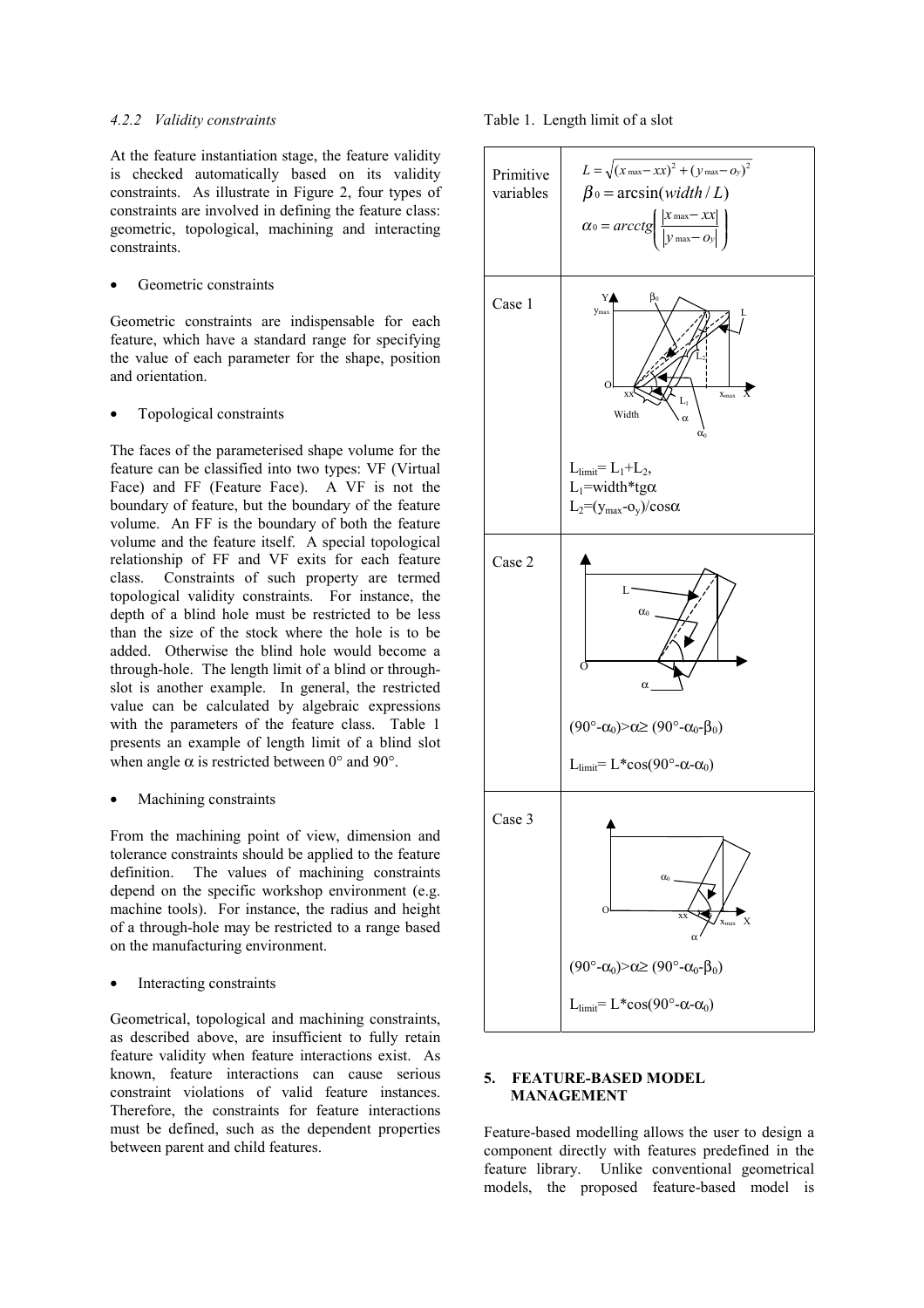designed for high-level data, i.e. feature instances. Therefore all the modelling operations are featurebased. As shown in Figure 1, the highest level of the feature-based model can be presented as a graph, where the nodes correspond to feature instances and the arcs store interaction relationships between feature pairs. Three types of feature relationships are defined within the feature-based model: parentchild relationship, connection relationship and nonconnection relationship [Ding *et al* 2000]. The proposed feature-based model makes it possible to trace the modelling process using a top-down approach based on the hierarchical structure. Another characteristic of the model is the consistence of the feature instance. The validity of the feature instance is kept effectively by the featurebased model management. The functions of featurebased model management can be generally grouped into three categories: interactive functions for creating and manipulating the feature model, identification functions for detecting feature interactions and maintenance functions for keeping model validity.

#### **5.1 Interactive Functions of Feature-Based Model**

Three main operations are considered for the interactive functions: adding new feature instance, editing and deleting existing feature instance.

# *5.1.1 Adding a new feature instance to the model*

With a full set of interface parameter values, a predefined feature class can be initialised as a new feature instance. Validity check for internal geometric and topological constraints for the usersupplied parameters will be operated at the same time. When the validity check process is successfully passed, the new feature instance is added to the feature-based model.

# *5.1.2 Editing a feature instance in the model*

Existing feature instances can be modified by specifying new values for their parameters. The process is called editing features. The validity check and interaction identification are necessary for the feature being modified. If the feature to be modified is a parent feature, the validity of all its child features must be checked and necessary changes to their feature class or dimensions made. In the example shown in Figure 6, pocket A is the parent of pocket B. When the depth of pocket A is shortened, the depth of pocket B must be changed accordingly, i.e. increased by the amount by which pocket A is shortened. After all necessary operations, the data structure of the feature-based model is updated.



Parent-child relationship between two pockets Figure 6

# *5.1.3 Deleting a feature instance from the model*

When a feature instance is deleted from the featurebased model, all its parameters and interaction relationships with other features will be deleted completely. However, this is not a straightforward operation if the feature to be deleted has special interaction relationship, e.g. parent-child relationship. For the situation shown in Figure 6, if pocket A is to be deleted, pocket B will become an invalid pocket or its feature class and dimension must be changed accordingly.

# **5.2 Identification of Feature Interactions and Maintenance of Model Validity**

Although a feature instance inherits all the validity constraints defined in the feature class, it must be checked / modified to maintain the feature validity when feature interactions are present. Feature interactions are still regarded as a major problem affecting feature-based models.

The approach proposed in this work identifies the feature relationships which are defined in an earlier section. The key mechanism of the proposed algorithm is to make use of the Interacting Entity (IE) between feature pairs. The process applies a search algorithm to traversing all the features in the hierarchical feature-based model. A Boolean intersection operation is performed between the features and an IE is produced as the result. The IE is analysed to determine the relationship between feature pairs, which can be parent-child relationship, connection relationship or non-connection relationship. With the algorithm, all relevant interaction situations between feature pairs can be detected, reported and handled in an appropriate way. An advantage of the interaction identification is that it focuses on analysing the interacting entity of feature pairs instead of the union volume between the interacting features. Therefore, it is efficient to tackle situations where an operation with feature interactions causes some constraint violation of the model validity.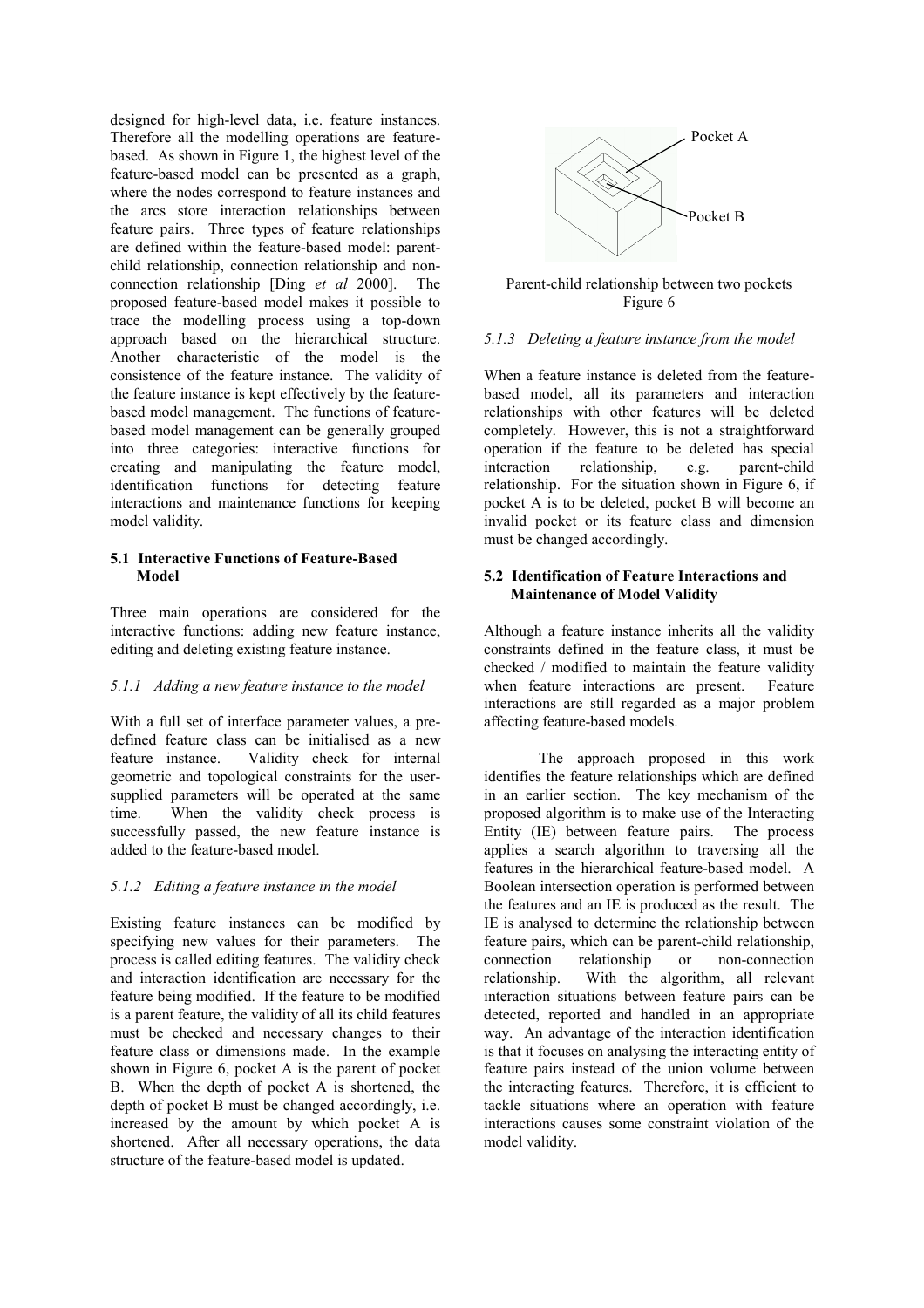#### **6. IMPLEMENTATION AND TESTING**

The work has been developed using ACIS Release 6.2, SolidWorks 2000 and Matlab 6.0 on a PIII 500 personal computer. The programs are written in C++ calling to the modellers' Application Programming Interface (API) functions.

SolidWorks APIs are called to create the featurebased model by specifying parameterised features defined in the feature library in a three-dimensional screen. The ACIS modeller is used to implement the Boolean operation-based algorithm for searching and manipulating features, especially checking interacting features. The interacting features are dealt with specifically by analysing the IE between the feature pair. For interacting features, there exist five conditions: merge, class change, divide, dimension change and connect. A feed-forward neural network available in the Matlab neural network toolbox is utilised to recognise features with any changes. The output of the system is a featurebased model, containing the information of all machining features defining the component, such as feature type, relationship between feature pairs, etc. This model can be used to analyse the component design.

The system developed in this work has been tested with a number of components. Two examples and their test results are shown in Figures 7, 8 and 9, and Figures 10, 11 and 12, respectively.



Feature  $1 \cap$  Feature  $3 \quad \sim$  face: PF-PF

The relationship between Feature 1 and Feature 3 is Connection.

Feature 2 ∩ Feature 3 face: CF-PF

The class of Feature 2 is changed from Blind Slot to Through Slot. There is a Parent-child relationship between Feature 2 (Child feature) and Feature 3 (Parent feature).

Note: Feature Face (FF) is presented as a special face that actually constitutes the basic shape of a feature.

PF-PF: the intersecting face is regarded as Partial FF (PFF) for pairs of features.

CF-PF: The intersecting face appears as a whole FF (CFF) of feature  $ft_1$  while a PFF of feature  $ft_2$ .

#### Analysis of interacting features of Example 1 Figure 8

#### **Feature 1: Blind Slot**

| Feature 2: Non-connection      | Feature 3: Connection     |
|--------------------------------|---------------------------|
| Feature 4: Non-connection      | Feature 5: Non-connection |
| Feature 6: Non-connection      | Feature 7: Non-connection |
| <b>Feature 2: Through Slot</b> |                           |
| Feature 1: Non-connection      | Feature 3: Child          |
| Feature 4: Non-connection      | Feature 5: Non-connection |
| Feature 6: Non-connection      | Feature 7: Non-connection |
| <b>Feature 3: Pocket</b>       |                           |
| Feature 1: Connection          | Feature 2: Parent         |
| Feature 4: Non-connection      | Feature 5: Non-connection |
| Feature 6: Non-connection      | Feature 7: Non-connection |
| <b>Feature 4: Hole</b>         |                           |
| Feature 1: Non-connection      | Feature 2: Non-connection |
| Feature 3: Non-connection      | Feature 5: Non-connection |
| Feature 6: Non-connection      | Feature 7: Non-connection |
| <b>Feature 5: Hole</b>         |                           |
| Feature 1: Non-connection      | Feature 2: Non-connection |
| Feature 3: Non-connection      | Feature 4: Non-connection |
| Feature 6: Non-connection      | Feature 7: Non-connection |
| <b>Feature 6: Hole</b>         |                           |
| Feature 1: Non-connection      | Feature 2: Non-connection |
| Feature 3: Non-connection      | Feature 4: Non-connection |
| Feature 6: Non-connection      | Feature 7: Non-connection |
| <b>Feature 7: Hole</b>         |                           |
| Feature 1: Non-connection      | Feature 2: Non-connection |
| Feature 3: Non-connection      | Feature 4: Non-connection |
| Feature 5: Non-connection      | Feature 6: Non-connection |
|                                |                           |

# Result of Example 1 Figure 9